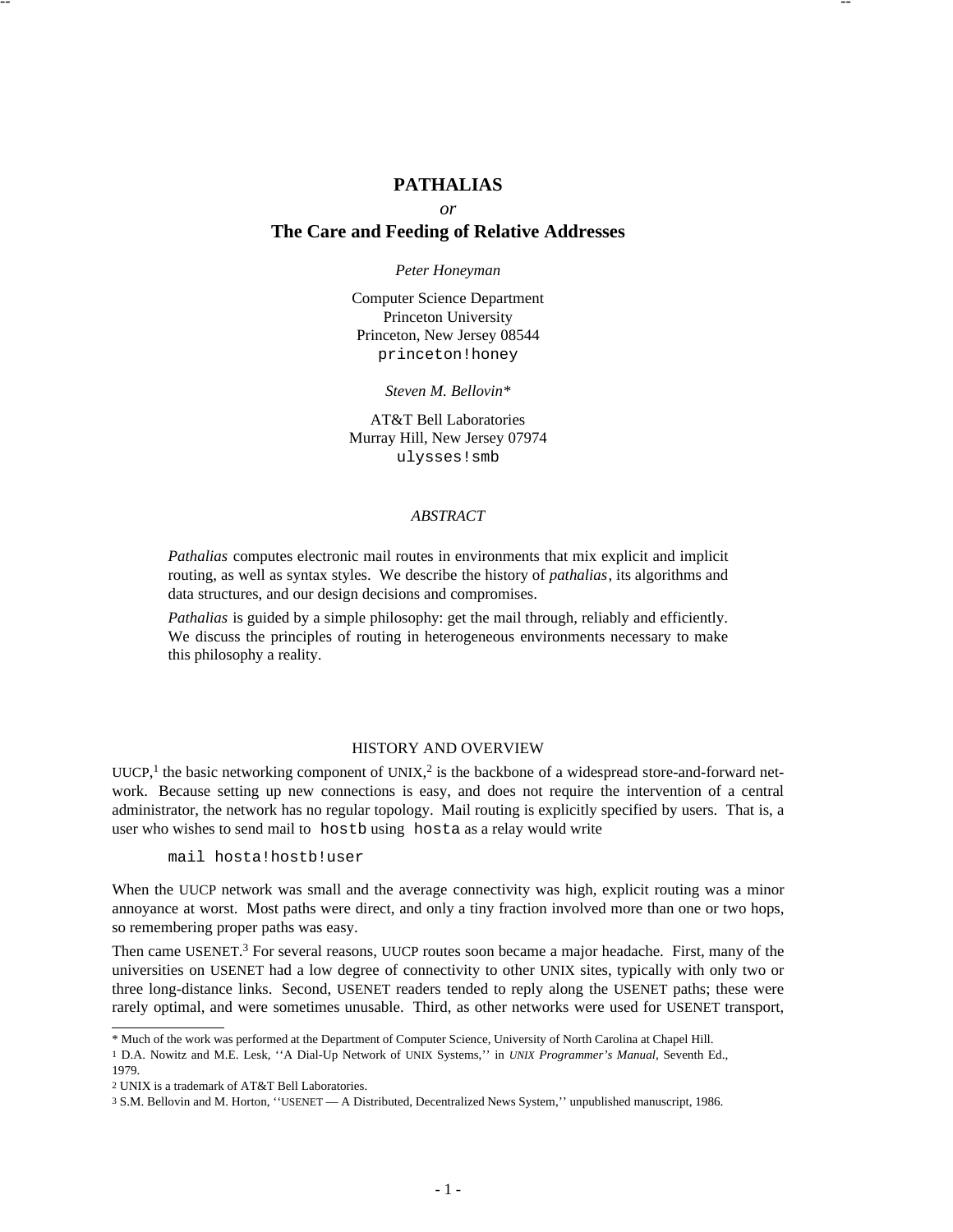mail reply syntax became complicated by the variety of standards in use.

As USENET grew, it became clear that the UUCP network needed a routing tool, one that took as input a network connectivity graph and generated usable paths to every known destination. *Pathalias* is such a tool. Given a description of the connectivity of the UUCP network, it produces a ''least cost'' path to every known site.

-- --

Of course, any such effort relies heavily on the quality of the connectivity data. At first, gathering such data was a difficult administrative problem. Very few system administrators were willing to spend time compiling lists of neighbors and associated cost data. Some connections could be inferred from USENET maps, but these data were unreliable and lacked cost estimates. Worse, they tended to understate the conmaps, our mese data were unferiable and facked cost estimates. Worse, they different to understate the con-<br>nectivity of the network, putting more load on coöperative sites. Because the data were often contradictory and error-filled, it was necessary to inspect and edit the data manually. Thanks to the USENIX Association's UUCP-mapping project,<sup>4</sup> the picture is much brighter today, with timely and accurate data widely available on USENET.

### INPUT

The input to *pathalias* is a description of a directed graph that models the connection topology of electronic networks. Each edge is assigned a non-negative cost value and a ''routing operator''; the latter shows what character is used for mail-routing, and whether it appears to the right or left of the destination host. For example, the graph



is described as follows, assuming that host a uses the UUCP syntax convention of host!user for network mail:

a  $b(10)$ ,  $c(20)$ 

If host a uses the ARPANET syntax of user@host, the description is

a @b(10), @c(20)

The @ itself indicates the character used for building an address; its position indicates that the host name is on the right. Thus, the default case may be written explicitly:

a  $b!(10)$ , c!(20)

Many sets of hosts are fully connected, *i.e.*, every host in the set talks to every other. To avoid the necessity of explicitly listing every connection, *pathalias* supports a network notation. Thus,

```
dopey grumpy(10), sleepy(10)
grumpy dopey(10), sleepy(10)
sleepy grumpy(10), dopey(10)
```
can be written as

-------

```
UNC-dwarf = \{dopey, grumpy, sleepy\}(10)
```
<sup>4</sup> M.R. Horton, K. Summers-Horton, and B. Kercheval, ''Proposal for a UUCP/USENET Registry Host,'' in *Proc. Summer USENIX Conference,* Salt Lake City, 1984.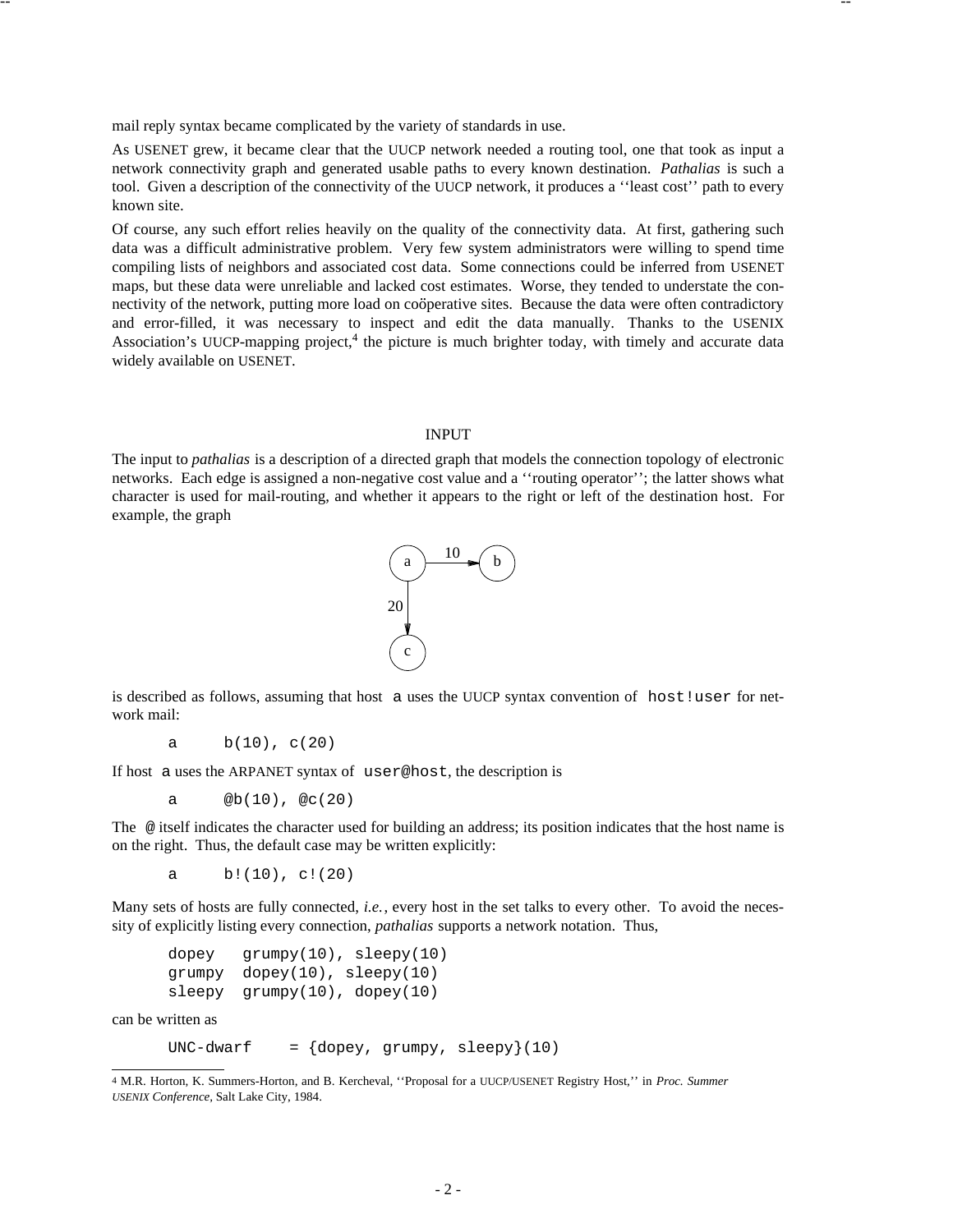where UNC-dwarf is the name given to that network.

As is common on UNIX, data for *pathalias* may be read from the standard input or from a list of input files. Typically, each input file represents the data for a given machine or site; file boundaries have semantic implications in the treatment of ''private'' names and in resolving duplicate connection data.

-- --

The definition of a satisfactory cost metric proves troublesome. Possible metrics include the actual telephone cost of a connection, the nominal frequency of contact (many academic sites are passive — rather than calling out, they wait for other sites to call them), or the transmission speed of a connection. We adopt pragmatic approach: given a choice of paths, we attempt to choose the one that experienced users prefer, as exemplified by existing network traffic. The cost measure is tuned so that *pathalias* produces routes agreeing with these choices.

Using this metric helps balance conflicting concerns. For example, long distance costs often matter less to large corporations than to universities. On the other hand, sites with autodialers have far more freedom to connect with whom they wish. A pragmatic metric also accounts for differences in the reliability of sites; UUCP was not always as reliable as it is today. Actual transmission speed is less important than one might assume; call setup time and the time between calls tend to be the dominant factors, at least for mail messages.

With the basis for a metric in hand, symbolic names like **HOURLY**, **DAILY**, *etc.* are assigned numeric values. Early on, these numbers were juggled until, in the estimation of experienced users, the paths produced were reasonable.

Dial-up service is specified as **DEMAND** for a site that is called whenever there is traffic, or its high-grade kin **DIRECT**, for local phone calls. In the early days, the odds of completing a call were disappointingly low; port contention, line noise, and difficulties with UNIX's baud-rate switching were common problems. (This judgement may have been unduly colored by local experience. Several important sites had few dialin lines, or were served by antiquated telephone switching equipment.) **DEDICATED** connections — two machines hard-wired together — are considered much higher-grade. A complete table is shown below.

| Symbol           | Value |
|------------------|-------|
| <b>LOCAL</b>     | 25    |
| <b>DEDICATED</b> | 95    |
| <b>DIRECT</b>    | 200   |
| <b>DEMAND</b>    | 300   |
| <b>HOURLY</b>    | 500   |
| <b>EVENING</b>   | 1800  |
| <b>POLLED</b>    | 5000  |
| <b>DAILY</b>     | 5000  |
| WEEKLY           | 30000 |

Costs can be expressed as arbitrary arithmetic expressions, mixing numbers and symbolic values. For example, **HOURLY**\*3 describes a connection that is completed once every three hours.

In theory, factors that influence cost are additive; in practice, experience shows that the per-hop overhead in time and reliability is so high that it is important to keep paths short. Thus, for example, **DAILY** is 10 times greater than **HOURLY**, instead of 24.

## OUTPUT

Although it would be convenient to compute the path to a destination as needed, the cost of the calculation is prohibitively expensive. Consequently, *pathalias* precomputes paths to all destinations listed in the input data; these paths are retrieved as needed. The string %s is included in output paths as a marker to indicate where the user name should be inserted. Use of such a marker enables the generated path to be used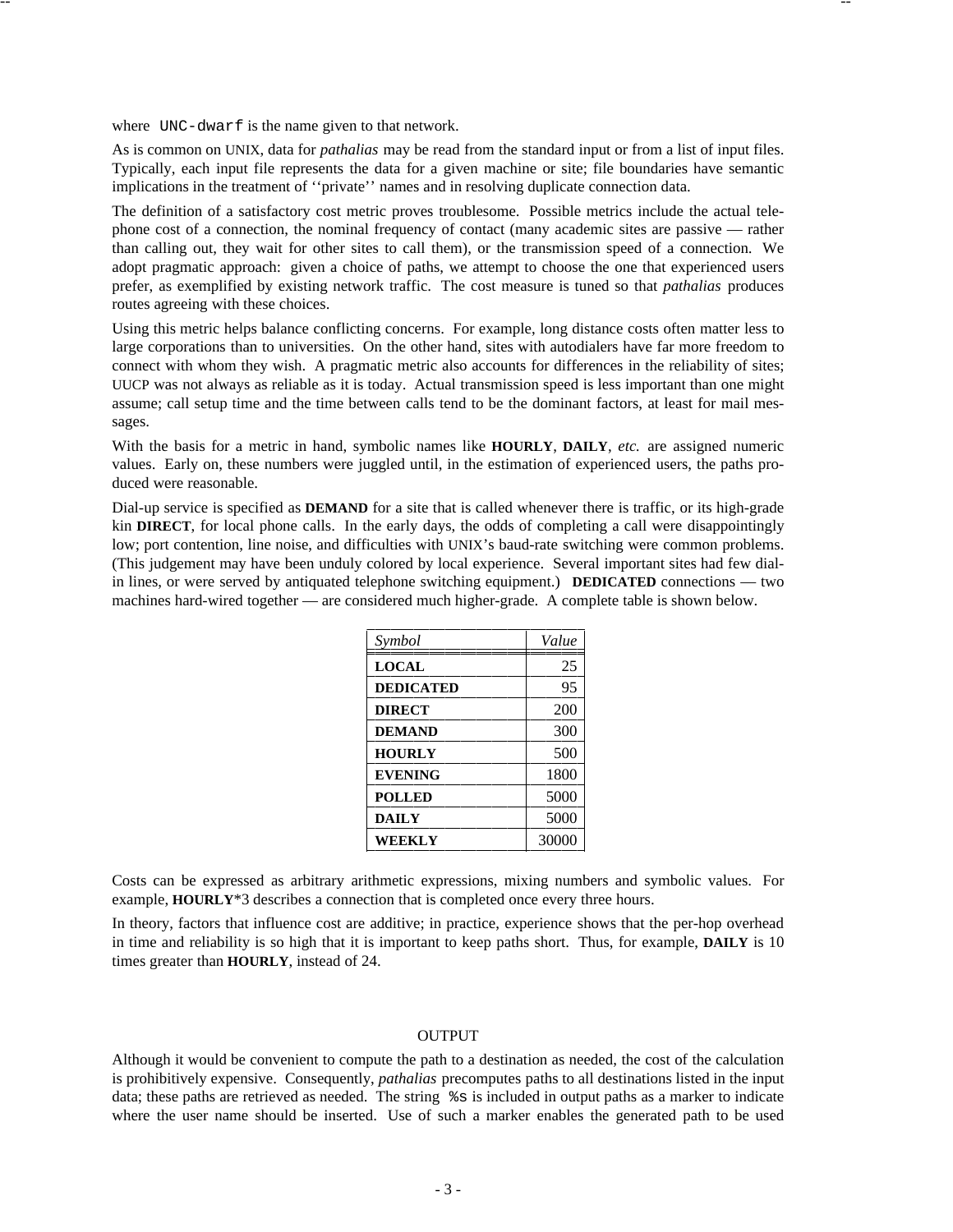directly as a format string for *printf*. Consider the following input data (a simplified portion of the map from 1981):

-- --

```
unc duke(HOURLY), phs(HOURLY*4)
duke unc(DEMAND), research(DAILY/2), phs(DEMAND)
phs unc(HOURLY*4), duke(HOURLY)
research duke(DEMAND), ucbvax(DEMAND)
ucbvax research(DAILY)
ARPA = \mathcal{Q} mit-ai, ucbvax, stanford { (DEDICATED)
```
If run from unc, the following output is produced by *pathalias*:

| $\Omega$ | unc      | န္စိန္သ                          |
|----------|----------|----------------------------------|
| 500      | duke     | duke!%s                          |
| 800      | phs      | duke!phs!%s                      |
| 3000     | research | duke!research!%s                 |
| 3300     | ucbvax   | duke!research!ucbvax!%s          |
| 3395     | mit-ai   | duke!research!ucbvax!%s@mit-ai   |
| 3395     | stanford | duke!research!ucbvax!%s@stanford |

There are several points worth noting about the output. First, all generated paths route mail through duke, despite the presence of a direct connection to phs from unc. The reason for this is obvious, given the cost difference on the links to duke and phs.

Second, mail to ARPANET sites employs mixed-syntax addressing; the path to ucbvax uses UUCP conventions (i.e., the host name on the left, delimited by an '!'), while the ARPANET portion has the host name on the right, delimited by an '@'.

Finally, output from *pathalias* is a simple linear file, in the UNIX tradition. If desired, a separate program may be used to convert this file into a format appropriate for rapid database retrieval.

### DATA STRUCTURES

*Pathalias* runs in three phases: parse the input, build a shortest path tree, and print the routes. Each phase manipulates an in-memory representation of a directed graph. Before describing these computations, we describe the basic data structures.

### **Graph representation**

We assume that the world can be modeled as a set of hosts and networks, called *nodes*, with communication links among them. This in turn is modeled by a directed graph, with vertices representing hosts and networks, and edges representing communication links. Edges are weighted with a non-negative cost, and labeled with information describing the syntax used in building addresses from a host to its neighbor. In the input phase, *pathalias* builds an adjacency list representation of the host connectivity graph.

A node is represented by a structure consisting mostly of pointers and flags. One of the fields in a node is a pointer to a singly-linked list of adjacent hosts. A list element, called a *link*, contains a pointer to the next link on the list, a pointer to the destination host on the edge it represents, a non-negative cost, and some flags.

Thus we represent the graph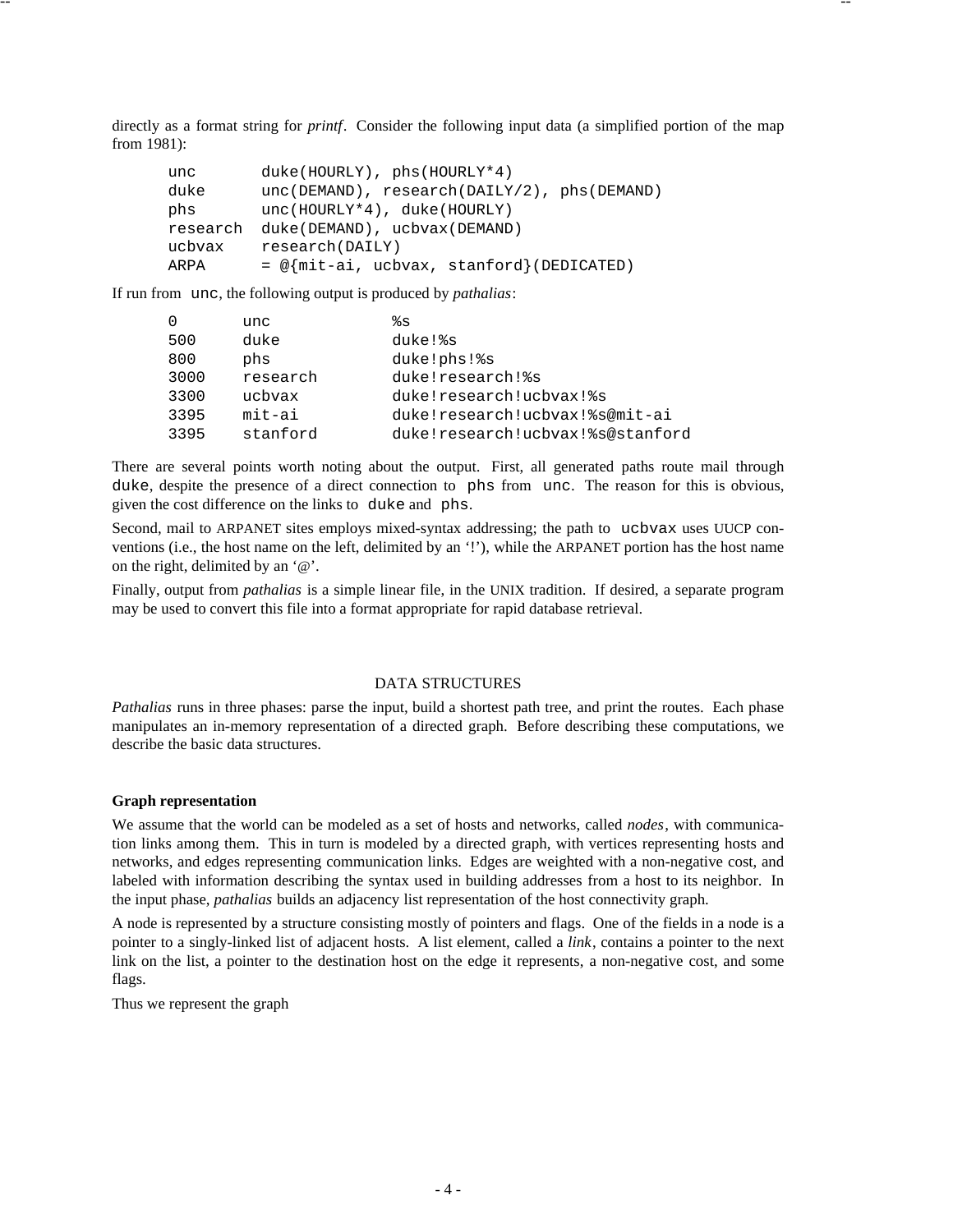

-- --

with these data structures



## **Networks**

An accurate model must take into account various networks, ranging from the ARPANET to local Ethernets. A network has the property that its member hosts share a common name space. We model this with a fully connected graph, or *clique*.

A clique with *n* vertices contains about  $n^2$  edges, so with over 2,000 hosts in the ARPANET we are faced with millions of edges. To avoid a quadratic explosion in time and space complexity, we represent a network as a single node, with a pair of edges between the network and each member. The following figure depicts this representation (on an undirected graph).



While network declarations also show edge weights and labels, the weight applies only to the edges originating at network members; the weight of edges from the network node to its members is zero. As an analogy, consider automobile toll collection by the Port Authority of New York and New Jersey: you pay to get into the City, but you get back to Jersey for free. Here, you pay to get onto a network, but you get off for free. This preserves the cost structure of the clique representation.

## PARSING

Parsing is done with *yacc*. <sup>5</sup> We use syntax-directed translation to support a rich syntax with edge weights and labels, aliases, networks, and accommodation of host name collisions. We experimented with lex<sup>6</sup> for transforming the raw input into lexical tokens, but were disappointed with its performance: half the run time was spent in the scanner. Since our input tokens are easy to recognize, we built a simple scanner and

5 S.C. Johnson, ''YACC — Yet Another Compiler Compiler,'' in *UNIX Programmer's Manual,* Seventh Ed., 1979.

<sup>6</sup> M.E. Lesk and E. Schmidt, ''LEX — Lexical Analyzer Generator,'' in *UNIX Programmer's Manual,* Seventh Ed., 1979.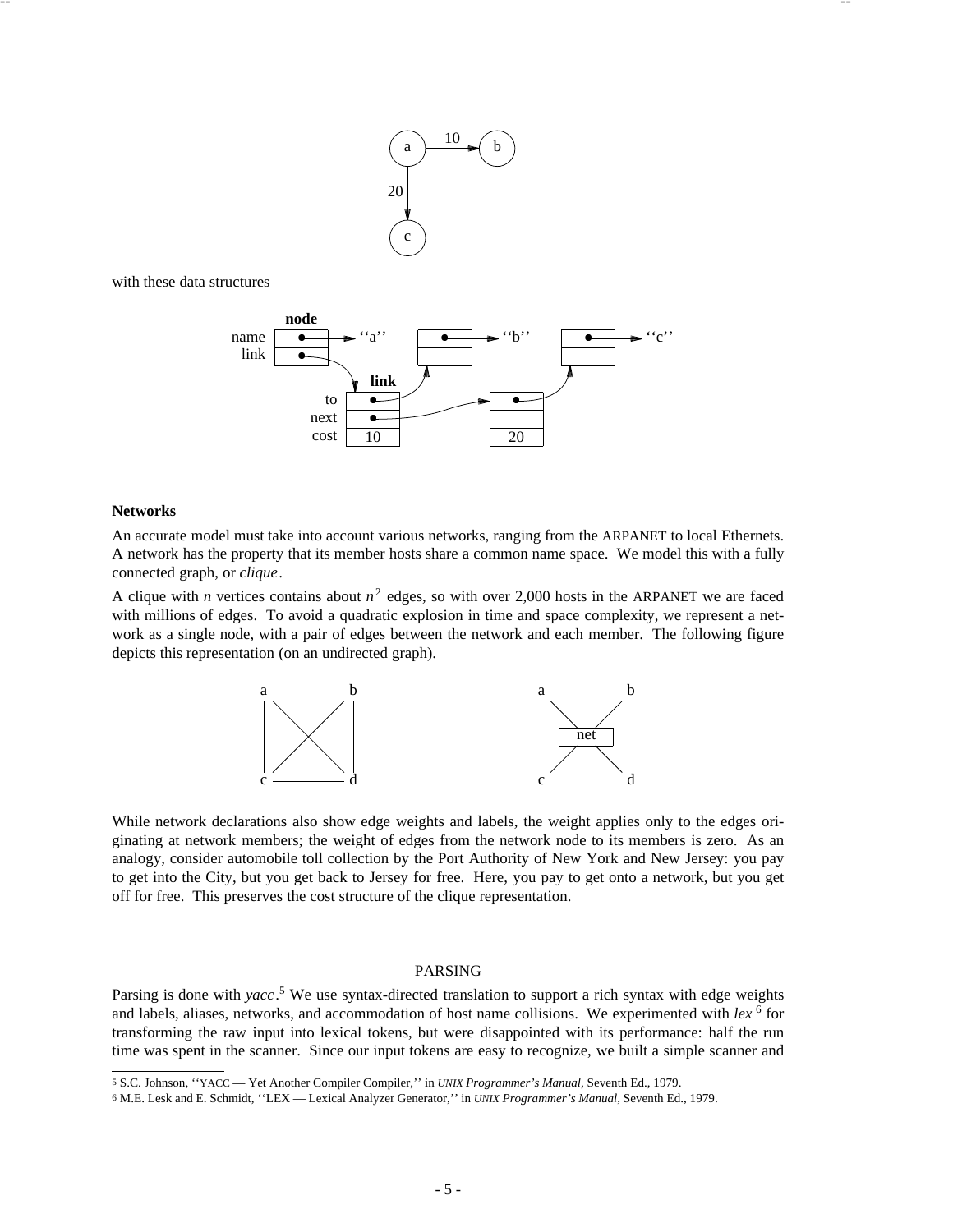cut the overall run time by 40%.

### **Aliases**

Host name aliases are useful when a host is known by several names, or when a host name changes. Originally, aliases were used to assign a set of nicknames to a host. One name, called the *primary* host name, was used in routes; the other names were synonyms for the primary name. Under this model, the graph representation requires two pointers in each node structure: one to link all the aliases of a node onto a list, and one to show the primary host name for the node. For example, a host princeton with nickname fun has this graph representation.

-- --



This treatment does not adequately address the problem of hosts with different names on different networks. For example, the ARPANET host nosc has UUCP name noscvax. A route by way of the ARPANET must use the former, while a route by way of UUCP must use the latter. Selecting the primary host name requires predicting the shortest path *a priori*.

To address this problem, we discard the notion of a primary host name and treat all aliases as equal. A pair of zero cost edges connects aliases, giving the following as the representation of the above example:



The critical point is that aliases are a property of edges, not vertices. When a host is known by several names, this alias mechanism assures that the name used in a path is the one understood to a host's predecessor.

#### **Host name collisions**

Among the hosts that rely on UUCP as their only means of communication, there is no way to prevent administrators from choosing a host name already in use, and such conflicts do occur. Consequently, *pathalias* may mistakenly merge connection information for distinct hosts with identical names.

We address this difficulty with the "private" declaration, which narrows the scope of connection declarations. Normally, the scope of a host name is global, ranging across all input files. The scope of a private declaration extends to the end of the file in which it is declared. If a host is declared private, it is assumed to be distinct from identically named hosts mentioned outside this scope.

For example, suppose there are two machines named bilbo. If the input shows a link from bilbo to princeton and another link from bilbo to wiretap, *pathalias* builds these data structures: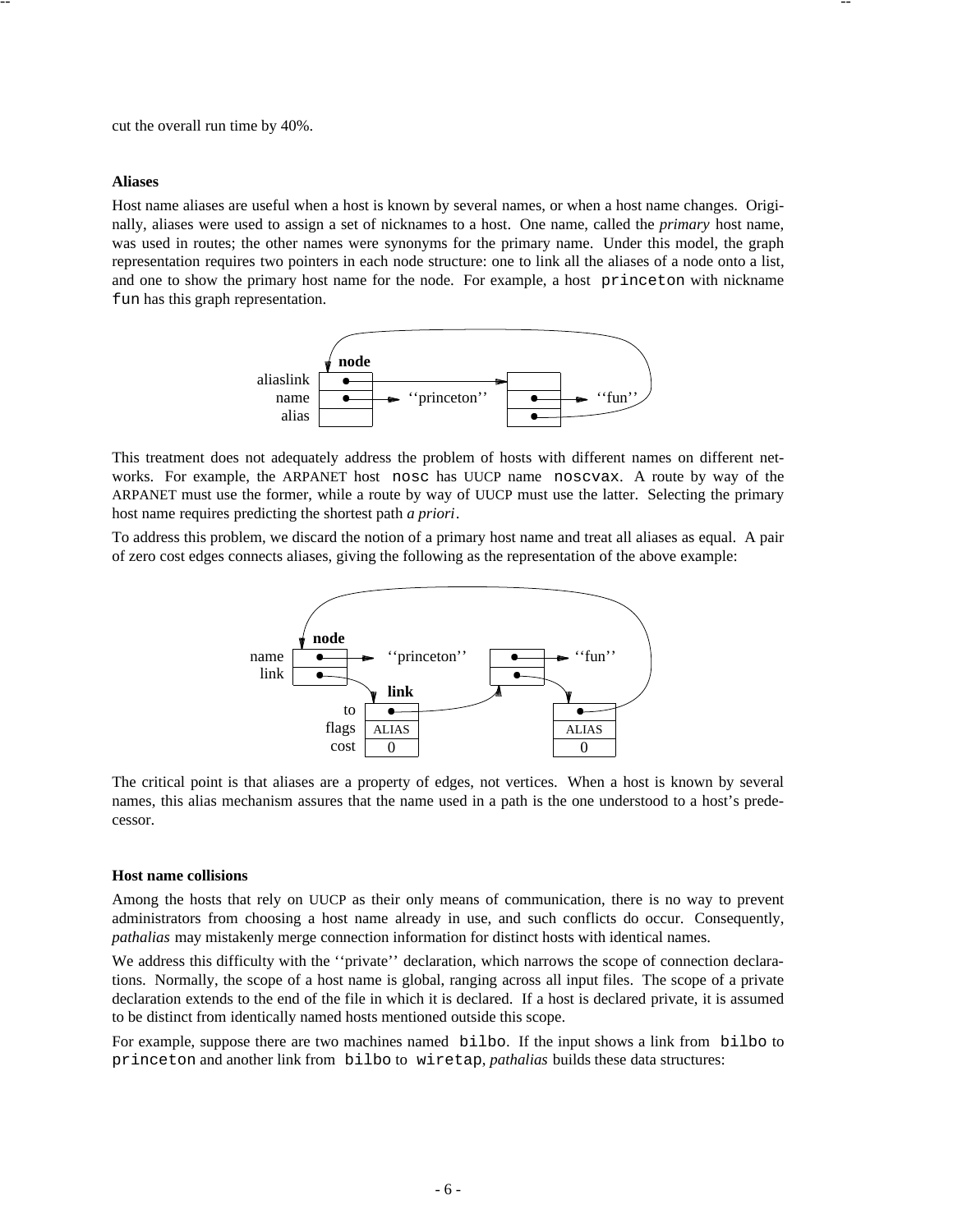

-- --

If the latter instance of bilbo is declared private, these data structures are built instead



Of course, the two declarations must be in different files for this to succeed.

### **Memory allocation woes**

The volume of input data presented to *pathalias* can be overwhelming. USENET maps contain over 5,700 nodes and 20,000 links, while ARPANET, CSNET, and BITNET add another 2,800 nodes and 8,000 links. Since nodes and links are dynamically allocated, the selection of a memory allocator is critical to good performance.

We experimented with several techniques<sup>7</sup> covering a broad spectrum of time-space tradeoffs for memory allocation. We discovered that a buffered *sbrk* scheme for allocation, with no attempt to re-use freed space, gives superior performance in both time and space. This is due to the allocation/freeing pattern of *pathalias*. Most allocation takes place during the parsing phase, with very little space freed. After parsing, only minuscule amounts of space are allocated, while just about everything is freed. Thus memory allocators that attempt to coalesce when space is freed simply waste time (and space). For portability to segmented architectures, we use the C library *malloc* to obtain space for our memory allocator, since machines with small (64 kbyte) segments frequently impose severe constraints on the use of *sbrk*.

### **Hash table management**

Host names are stored in a hash table that employs open addressing and double hashing. Given a host name, we calculate an integer key *k* using bit-level shifts and exclusive-ors. The primary hash function is the remainder of *k* divided by the (prime) hash table size, *T*. For the secondary hash function, we do not use the oft-suggested  $1+(k \mod T-2)$ ,<sup>8</sup> as this results in anomalous behavior (that we cannot explain); rather, we use the inverse  $T-2-(k \mod T-2)$ .<sup>9</sup>

<sup>7</sup> Implementations *f*, *b*, *s*, and *d* described in D.G. Korn and K-P Vo, ''In Search of a Better Malloc,'' in *Proc. Summer USENIX Conference,* Portland, 1985.

<sup>8</sup> D.E. Knuth, *The Art of Computer Programming,* Vol. III, *Sorting and Searching,* Addison Wesley, Reading MA, 1973.

<sup>9</sup> R. Sedgewick, *Algorithms,* Addison Wesley, Reading MA, 1983.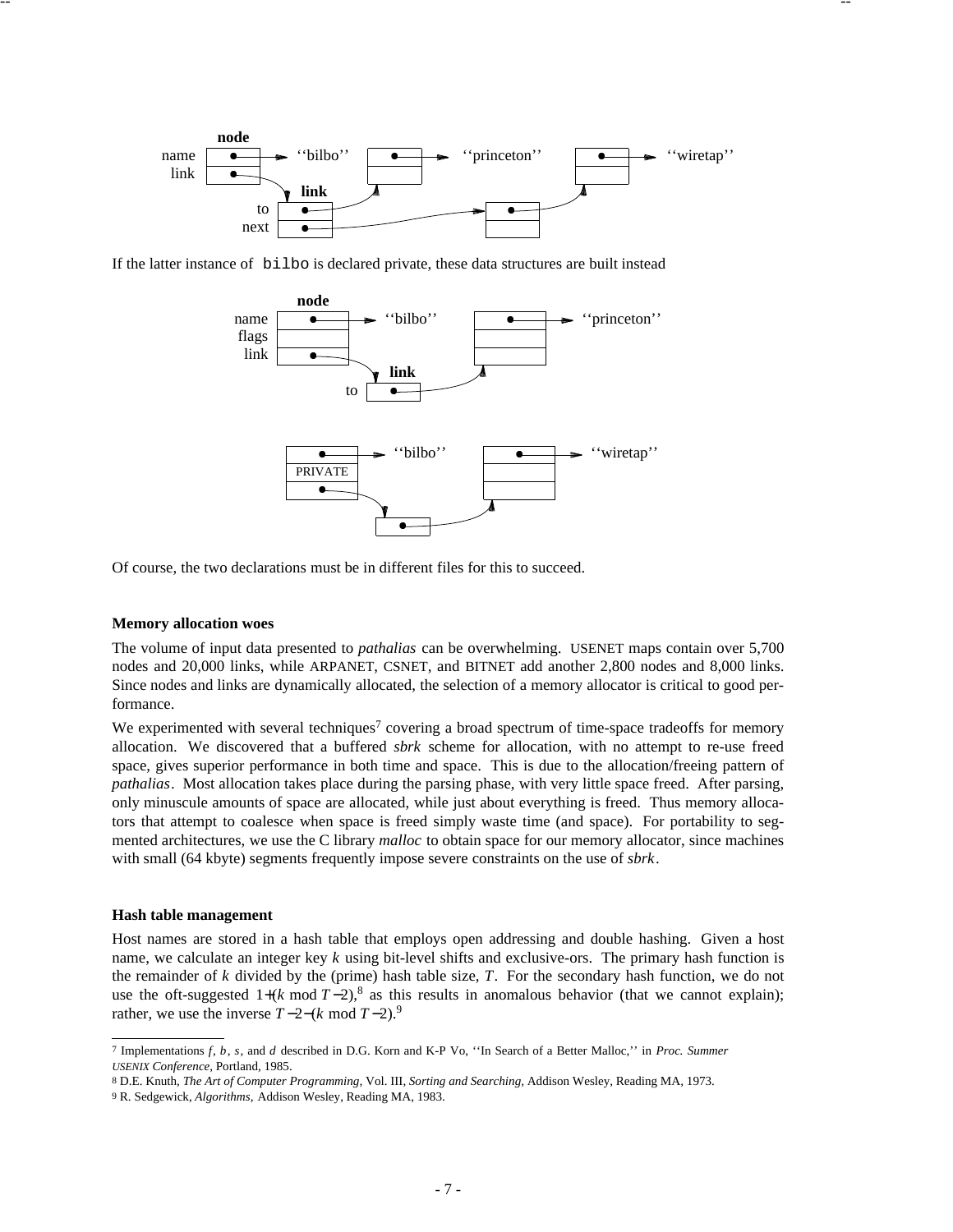We cannot know *a priori* how many hosts *n* will be declared in the input, so we use a rehashing scheme, iteratively increasing *T*. When the load factor  $\alpha = \frac{n}{T}$  $\frac{n}{T}$  exceeds a high-water mark  $\alpha_H$ , a new table is allocated, the entries in the old table are inserted into the new table, and the old table is discarded. We use 0.79 for  $\alpha_H$ , as this gives a predicted ratio of 2 probes per access when the table is full.<sup>10</sup>

-- --

The new table size can be chosen by increasing  $T$  by some factor  $\delta$ , in which case the sequence of primes forms a geometric progression. If  $\delta$  is too large, say  $\delta=2$ ,<sup>11</sup> an excessive amount of space is wasted when the total number of hosts happens to be slightly more than  $\alpha_H T$ , for a given value of *T*. Since we want the new table to be ''large enough,'' but not ''too large,'' we experimented with an arithmetic sequence for the list of candidates for *T*, and employed a low-water value,  $\alpha_L$ . When  $\alpha$  exceeded  $\alpha_H$ , we searched the list for a new value of *T* that satisfied  $\alpha < \alpha_L$ . This is equivalent to increasing the table size by a factor of δ= α*L*  $\frac{\alpha_H}{\alpha}$ ; for  $\alpha_L$  we used 0.49, as this gave a value of  $\delta$  close to the golden ratio. In the current implementa-

tion, we abandon  $\alpha$ <sub>L</sub> altogether and maintain a Fibonacci sequence of primes (more or less), which also follows the golden ratio. This simplifies the computation of table sizes without changing the behavior.

Discarding the old hash table is among the few opportunities for re-using space during the parsing phase. Rather than freeing the old tables, which can range from 4 kbytes to 32 kbytes (or more), they are placed on a list and made available to our memory allocator for later use.

### CALCULATING SHORTEST PATHS

The obvious algorithm for computing shortest paths in a directed graph with non-negative edge weights is *Dijkstra's algorithm*. <sup>12</sup> The input is a weighted graph and a distinguished vertex, called the *source*. The output is a set of paths, one for each vertex, each starting at the source.

Dijkstra's algorithm computes minimal cost paths, where the cost of a path is the sum of the weights of the edges along the path. That is, for any vertex, the path computed by the algorithm has cost that is at least as small as any other path from the source to that vertex.

The graph described by the USENET data is sparse, *i.e.*, the number of edges *e* is proportional to *v*, not  $v^2$ . After including data describing other networks, the graph is yet more sparse. We identify two factors responsible for this:

- Our compact representation of cliques greatly diminishes the average degree of vertices in complete graphs like the ARPANET.
- % It is difficult to manage, or even to collect, a large database of connection information, such as UUCP's Systems file. Also, hosts that do have large Systems files tend to be described in the USENET data as members of a network, such as the AT&T Network Action Central clients. Here again, the compact representation of cliques lends sparseness.

We therefore use a variant of Dijkstra's algorithm suitable for sparse graphs.<sup>13</sup>

Simply stated, we perform a modified breadth-first search of the graph, starting at the source. However, where breadth-first search normally inserts vertices into a queue and extracts them in first-in-first-out order, we use a priority queue<sup>14</sup> and extract vertices in increasing order of path cost. (The cost of a path is the sum of the weights of the edges along the path, subject to some heuristics described below.)

The algorithm maintains three sets of vertices: *mapped* vertices, to which optimal paths are known; *queued* vertices, for which a candidate path has been found; and *unmapped* vertices, which are not yet reachable.

&&&&&&&&&&&&&&&&&&

<sup>10</sup> G.H. Gonnet, *Handbook of Algorithms,* Addison Wesley, Reading MA, 1984.

<sup>11</sup> As suggested in A.V. Aho, J.E. Hopcroft, and J.D. Ullman, *The Design and Analysis of Computer Algorithms,* Addison Wesley, Reading MA, 1974.

<sup>12</sup> Described in A.V. Aho, J.E. Hopcroft, and J.D. Ullman, *Algorithms and Data Structures,* Addison Wesley, Reading MA, 1983, p. 203.

<sup>13</sup> *Ibid*, p. 207.

<sup>14</sup> *Ibid*, p. 135.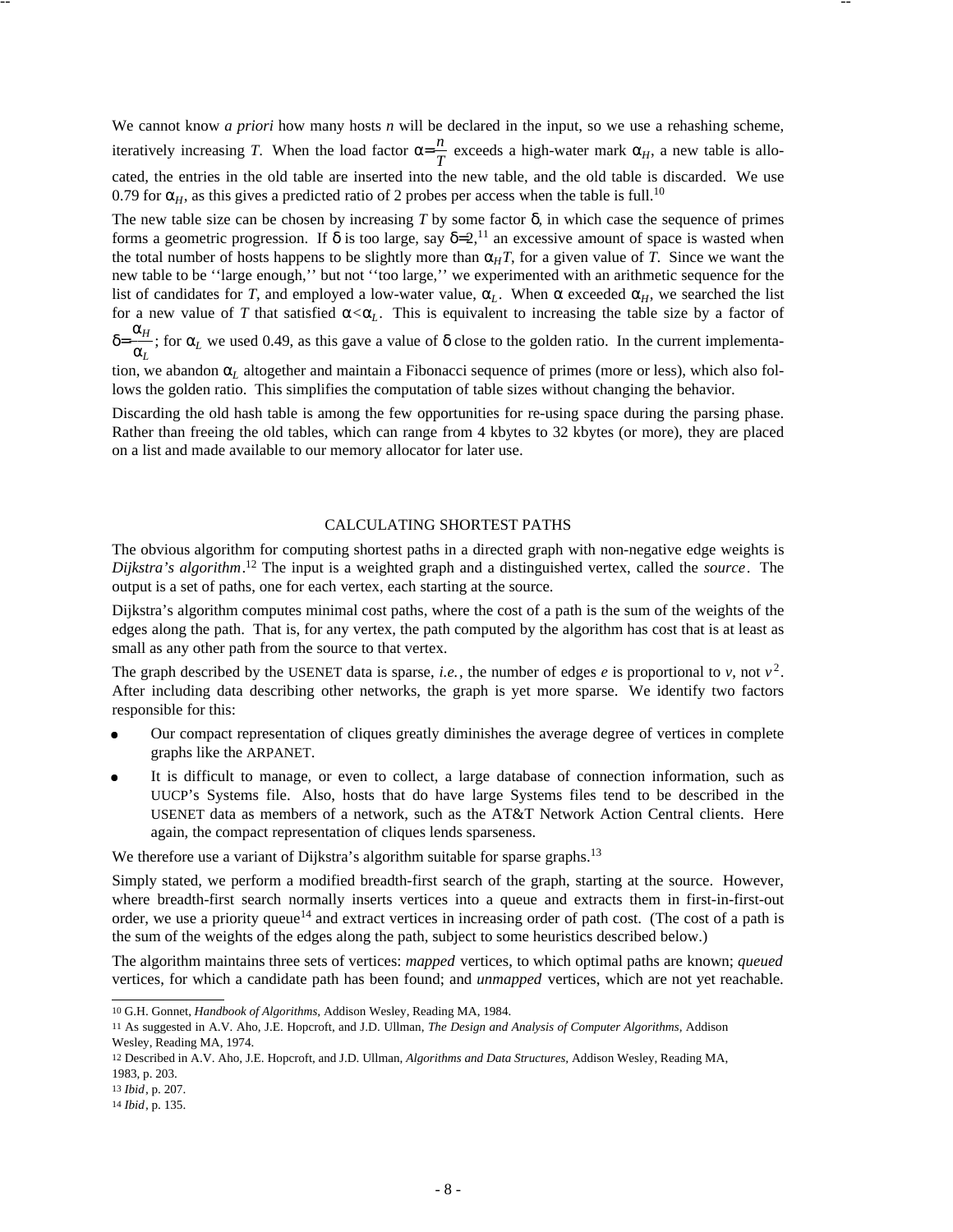A queued vertex *v* is extracted from the priority queue if it has the smallest candidate path cost, whereupon *v* is marked as mapped. The neighbors of *v* are then added to the priority queue and the edges that brought us these neighbors are marked as participating in optimal paths. If some neighbor of  $\nu$  is already queued, but the path through *v* is shorter, we reduce the cost to this neighbor, unmark the ''old'' edge, mark the ''new'' edge, and restore the heap property.

-- --

As it happens, when the mapping algorithm terminates, the marked edges form a directed tree, rooted at the source vertex. Later, we will show how to traverse this tree and generate the paths themselves.

For the priority queue itself, we use an implicit binary heap.<sup>15</sup> This requires a large contiguous array, but since the hash table is no longer needed and is guaranteed to be large enough, we use that space instead of allocating a new array.

### **Time complexity**

A vertex can be inserted into or deleted from a binary heap of size *k* in time proportional to log *k*. The heap can never have size greater than  $v$ , and we insert and delete vertices at most  $e$  times, where  $e$  is the number of edges, so the running time for the mapping phase is proportional to *e* log *v*. Since the graph is sparse, *i.e.*, *e* is proportional to *v*, *e* log *v* is proportional to *v* log *v*. Both asymptotically and pragmatically, the priority queue variant is a clear winner over the standard version of Dijkstra's algorithm, which runs in time proportional to  $v^2$ . (Note, though, that if the graph is dense, our running time is proportional to  $v^2$  log *v*.)

### **Back links**

After running of the shortest-path algorithm, it's common to find that some hosts are unreachable. Before reporting these hosts on the error output, we examine the connections out of each unreachable host, invent links from its neighbors back to the host, and continue with Dijkstra's algorithm. The resulting paths are thus generated by implication, rather than by explicit declaration.

#### **Cost calculation**

In calculating path costs, *pathalias* augments the edge weight sums with heuristics designed to avoid ambiguous routes and routes through networks that demand a gateway. Although this sullies our weighted graph model, it's consistent with our pragmatic approach to cost measures.

## *Avoiding ambiguous routes*

It is widely acknowledged that no simple measures suffice for disambiguating a route that contains both '@' and '!'. Although effective heuristics have been proposed,<sup>16</sup> this approach is not widespread: most mailers rigidly adhere to "UUCP syntax" or to "RFC822 syntax."<sup>17</sup> As such, they consistently make the wrong choice on selected inputs. It's clear, then, that we should be willing to pay a price if it results in fewer ambiguous routes, so *pathalias* adds a heavy penalty to paths that mix routing syntax.

As it happens, with our (atypically large) data set, this penalty is applied to only a fraction of a percent of the generated routes. A more significant factor in avoiding ambiguous routes is the ability of gateway hosts to accept addresses that merge domain<sup>18</sup> and UUCP conventions. For example, where a route such as seismo!postel@f.isi.usc.edu was once unavoidable, it is now permissible to use

''''''''''''''''''

<sup>15</sup> Sedgewick, *op cit*, p. 130.

<sup>16</sup> P. Honeyman and P.E. Parseghian, ''Parsing Ambiguous Addresses for Electronic Services,'' *Software — Practice and Experience,* to appear.

<sup>17</sup> D.H. Crocker, ''Standard for the Format of ARPA Internet Text Messages,'' RFC822, Network Information Center, SRI International, Menlo Park CA, 1982.

<sup>18</sup> P. Mockapetris, ''Domain Names — Concepts and Facilities,'' RFC882, Network Information Center, SRI International, Menlo Park CA, 1983.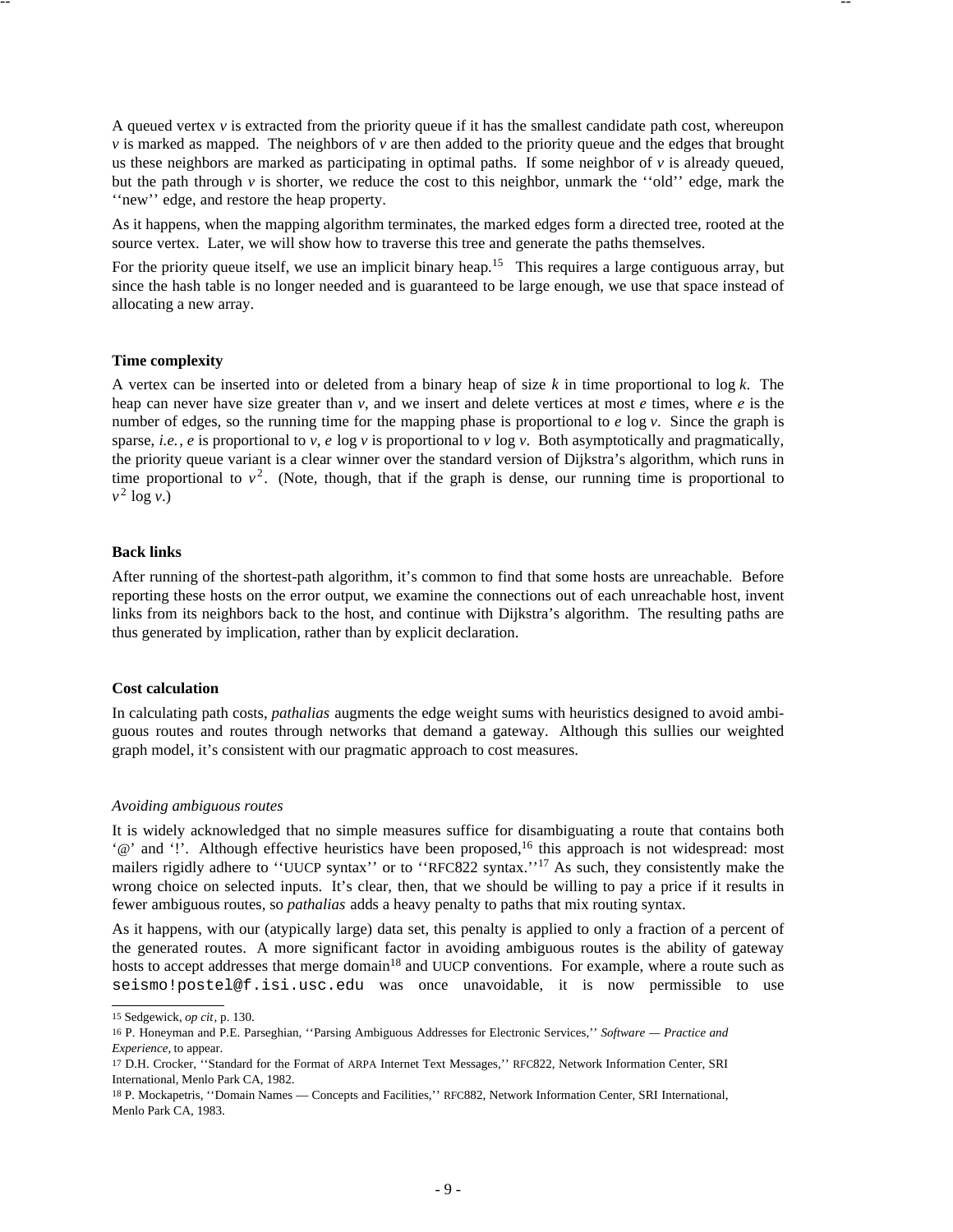seismo!f.isi.usc.edu!postel. We shall say more about domains a little later.

-- --

### *Gatewayed networks*

Many hosts are situated on multiple networks and transports. For example, hundreds of ARPANET and CSNET hosts are also reachable via UUCP. However, for technical, administrative, and political reasons, only a (literal) handful provide gateway services. Therefore, we provide a way to declare networks that require explicit gateways, and a way to declare their gateways.

Any path that enters such a network through a host not declared as a gateway is severely penalized. Because hosts with domain addresses are by definition ARPANET hosts, domains and subdomains are assumed to require gateways. A similar constraint also affects links out of domains, so that once a path enters a domain, *pathalias* penalizes further links. This assures compliance with ARPANET restrictions on use of the network as a relay.

### PRINTING THE ROUTES

With the shortest path tree identified, we now enter the third phase of *pathalias*. The goal is to print each host name followed by the route to that host. Routes are presented as *printf* format strings, *e.g.*, ulysses!decvax!%s. A mail user or delivery agent combines this route with a user name, producing a complete route.

Routes are computed by labeling nodes in the shortest path tree in a preorder traversal. We first label the root, which corresponds to the local host, with route  $\hat{\mathscr{E}}$ s. In the recursion step of the traversal, we calculate the route to a child node by combining the parent's route and the routing information in the parent-tochild edge.

Link routing information consists of a character to use as the network routing operator, and the specification of whether a host should appear on the left or right of the operator. For example, UUCP links use '!' and LEFT, while ARPANET links use '@' and RIGHT. As the traversal proceeds, the route to a node being visited is constructed by replacing %s in the parent's route with host!%s or %s@host.

For example, the following tree fragment, rooted at princeton, has been labeled with routes.



Note that the *net* and *dir* fields of the link structure determine the textual presentation of the route. Once we return from a level of recursion, the route to a host is no longer needed; thus routes are not actually stored as members of nodes, but are computed and passed as parameters in the recursion. Also note that if the mapping and printing phases were merged, we would be forced to keep intermediate paths in memory throughout the mapping phase, at a cost of hundreds of kbytes of extra space.

#### **Networks and private hosts**

*Pathalias* gives networks special treatment: the route to a network is identical to the route to its parent. Except for domains, a network (and its route) never appears in the output, serving only as a placeholder for routes to network members.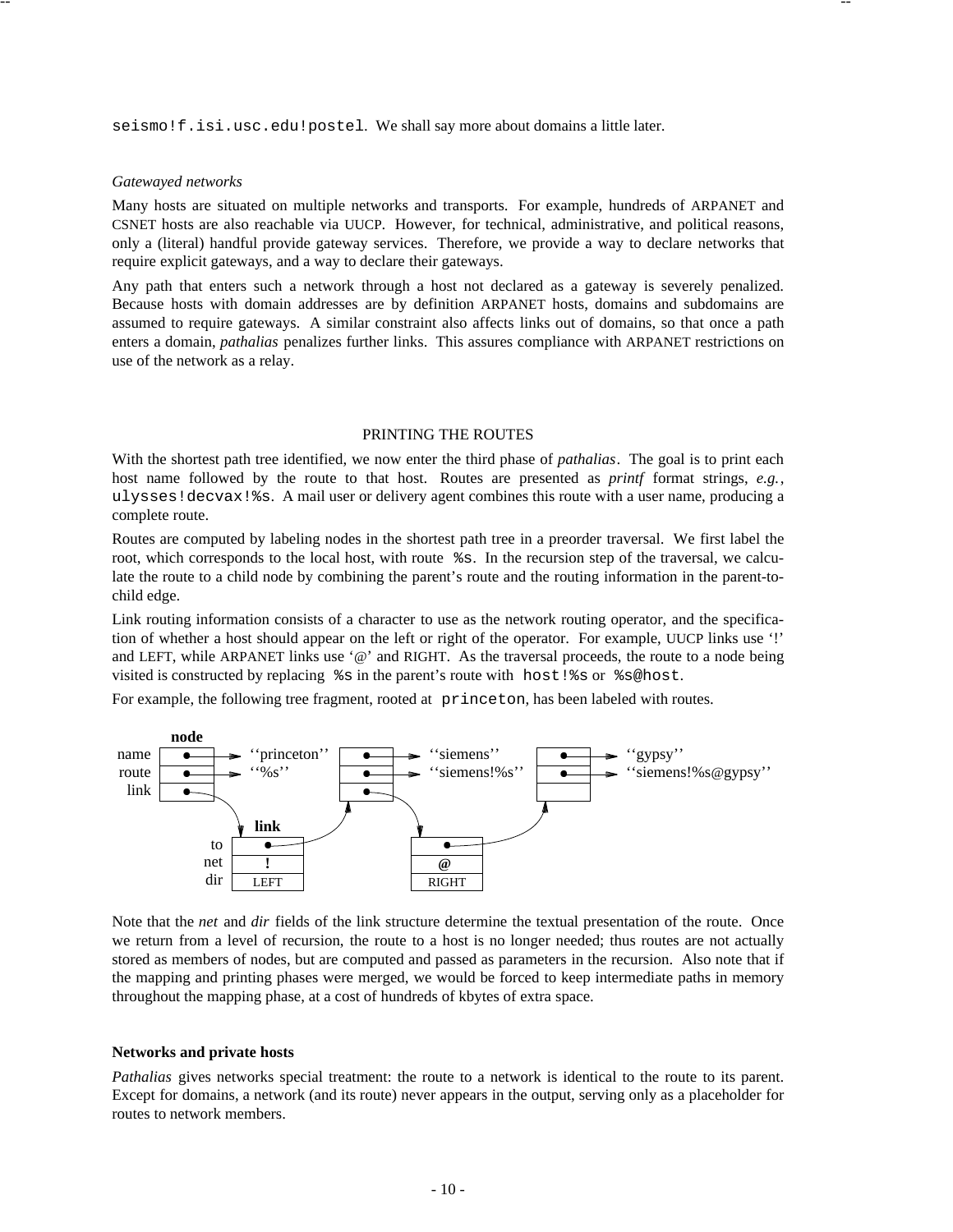When traversing a network-to-member edge, the routing character and direction are the ones encountered when entering the network. This allows different gateways between two networks to use different syntax.

-- --

Private hosts are labeled just as other hosts, but no output is printed. However, a private host name might appear in the output as a relay to another, non-private host.

## **Domains**

Like networks, domains act as placeholders for routes to domain members. But domains play a larger role in building up routes: upon encountering a domain in the tree traversal, the name of the domain is appended to the name of its successor. For example, given the following tree fragment



the traversal alters the host names and produces paths as shown.



As with networks, the cost from a domain to a subdomain is zero. However, the rule for building domain routes does not preclude traversals "up" the domain tree, if they happen to be "down" the shortest path tree. We therefore assume that all domains require gateways, and treat a parent domain as a gateway to its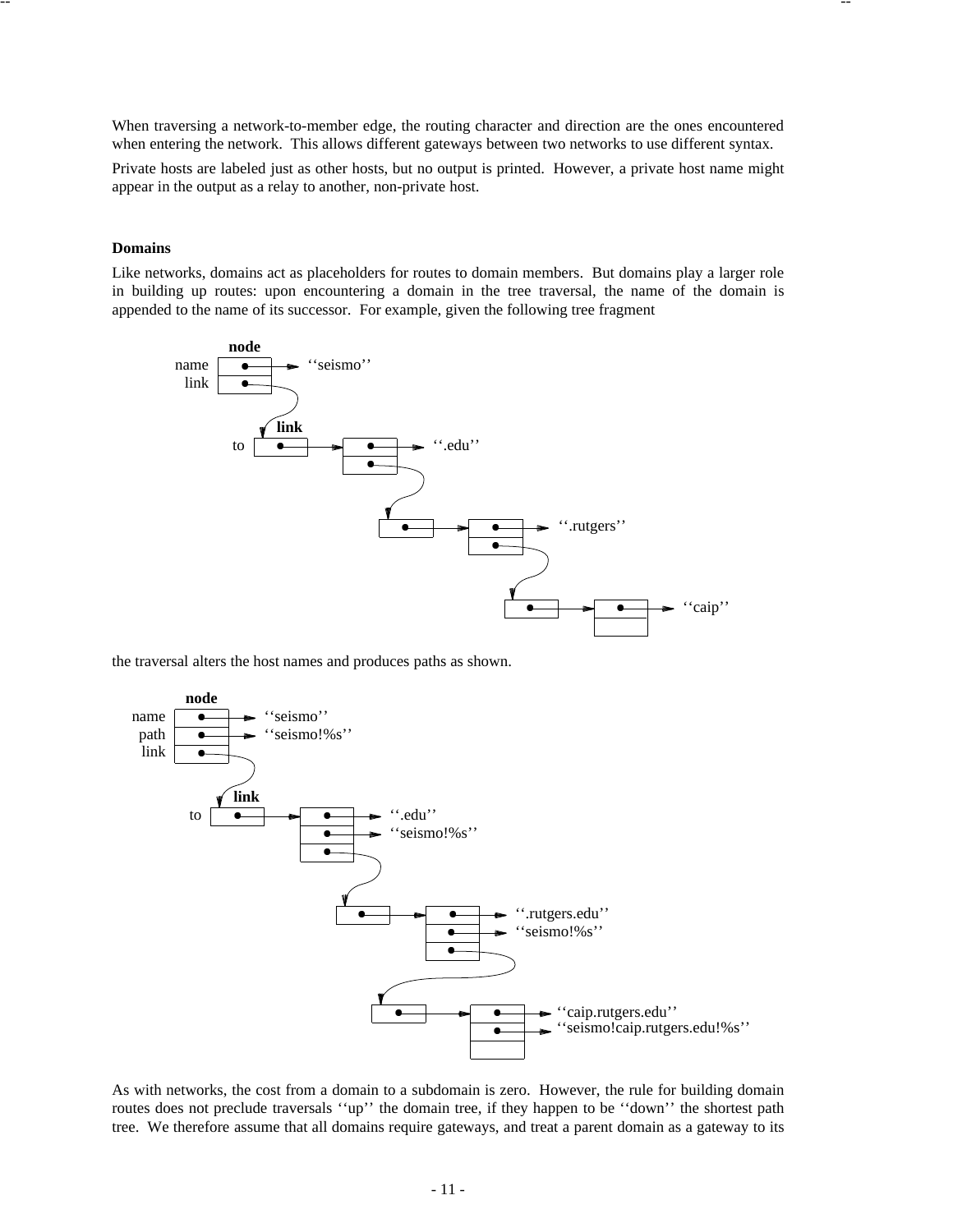member domains. This imposes a heavy cost penalty, essentially infinite, on the edge from a subdomain to its parent, which prevents such absurdities as caip!seismo.css.gov.edu.rutgers!%s (which may or may not succeed — we don't care to experiment).

-- --

Unlike other networks, a top level domain, *i.e.*, a domain whose parent is not also a domain, is shown in the output. The route is given by the route to its parent (*i.e.*, its gateway).

As with routes to hosts, domain routes are intended to be used by a mailer. While the argument for a host's format string is generally a user, the argument for a domain is a route relative to its gateway.

For example, in the figure above, if the route to seismo is seismo!%s, then so is the route to .edu. To route to caip.rutgers.edu!pleasant, a mailer first searches the route list for caip.rutgers.edu; if found, the mailer uses argument pleasant, producing seismo!caip.rutgers.edu!pleasant. Otherwise, a search for .rutgers.edu, followed by a search for .edu, produces seismo!%s, the route to the .edu gateway. The argument here is not pleasant (as it were), it is caip.rutgers.edu!pleasant, producing seismo!caip.rutgers.edu!pleasant, as before.

Since a subdomain has the same route as its parent, the rule for top-level domain routing subsumes subdomain routing. For brevity, then, routes to subdomains are not printed.

Note that our definition of a top-level domain, one whose parent is not a domain, allows a subdomain to masquerade as a top-level domain. This permits hosts to gateway into selected portions of a larger domain structure. For example, to augment the figure above with a top-level domain .rutgers.edu with gateway caip, we add the following fragment to the domain tree:



This makes caip a gateway for .rutgers.edu, but not for the ARPANET as a whole.

If a host has a direct path to caip, then the route to caip and blue become caip!%s and caip!blue.rutgers.edu!%s, respectively. Observe that .rutgers.edu is logically an alias of .rutgers, but such a declaration is superfluous.

# INTEGRATING PATHALIAS WITH MAILERS

There are a number of ways to integrate *pathalias* with the rest of a mail system, each with advantages and disadvantages. Whatever course is taken, it is always advantageous to make the route database available for manual querying by users. In the simplest case, this constitutes the full extent to which *pathalias* is used in a mail system.

A second possibility is to modify user agents to make queries automatically. This allows addresses in mail headers to contain actual expanded paths, rather than eliding the information. However, many sites have more than one mailer; consistency requires that all be updated. Such changes incur a continuing maintenance burden as new releases are installed.

To avoid the extremes of full manual operation and large-scale modifications of existing software, a compromise choice is to bury the database query in a separate program that is executed by a delivery agent. This avoids complicated changes to existing code; changes that must be made tend to be simple, perhaps involving a configuration table rather than a program. If there is only one transmission channel, such as UUCP, this is certainly the method of choice. Unfortunately, this is not always the case: a host may have an SMTP<sup>19</sup> link to some hosts but not to others. Here the router must know how to speak to each possible

<<<<<<<<<<<<<<<<<<

<sup>19</sup> J. Postel, ''Simple Mail Transfer Protocol,'' RFC 821, Network Information Center, SRI International, Menlo Park CA, 1982.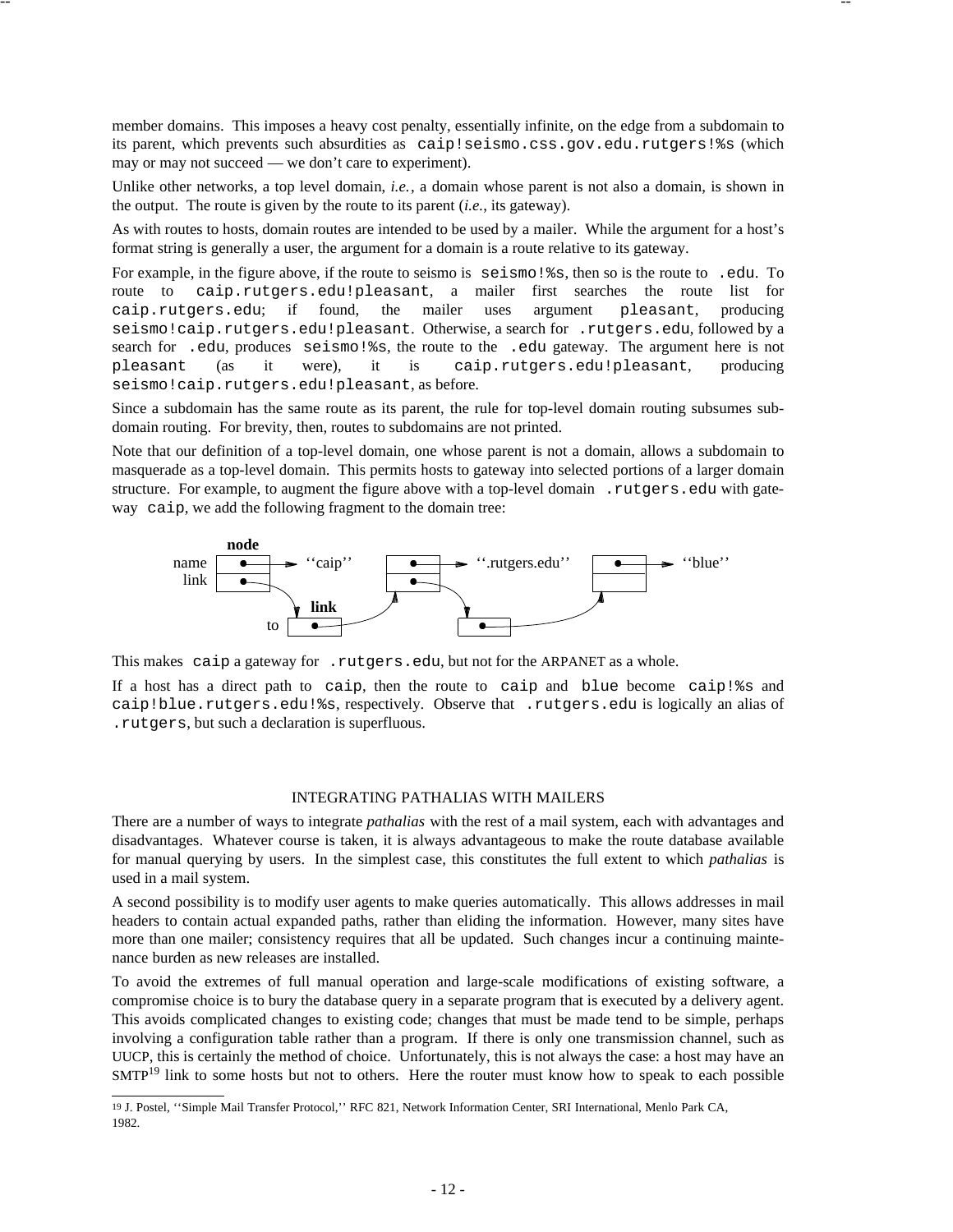gateway, information that is more properly the responsibility of the delivery agent.

Which brings us to the last choice: integrating the query into the delivery agent. In some cases, this is straightforward: *upas*, <sup>20</sup> for example, permits an external program to be invoked to rewrite an address. In other cases, notably *sendmail*, <sup>21</sup> complicated changes to the code and configuration table are necessary. In any event, putting the database query into the mail delivery agent means that all mailers will receive its benefits, and any network may be used to transport the mail.

-- --

Another issue that must be settled is the extent to which *pathalias* data is allowed to override a user's selection of a path. In particular, given a hideously long UUCP path (such as one generated by a USENET reply), should the mailer simply find a route to the first site in the string, or should it search for the rightmost host known to its database? The latter approach can result in significant savings; unfortunately, it can backfire if the user *wants* to use a circuitous route for some reason — say, to bypass a dead link. Indeed, it may be desirable to turn off optimization entirely. Loop tests are a time-honored UUCP tradition, and an overly-enthusiastic optimizer can eliminate them altogether.

Whatever choices are made, it is vital that any address visible in a locally-generated mail header must be acceptable if received in remote mail; if this rule is not heeded, replies may not work properly. Strictly speaking, this rules out using first-hop routing for remote mail while using "smart" routing for locallygenerated mail; in practice, this causes trouble only if the first hop on such a path isn't known at all, but a later one is — a rare phenomenon.

#### PROBLEMS

We view our treatment of host name collisions with some skepticism. While we believe in individual hosts managing their own name spaces, the job of identifying private hosts is time-consuming and sometimes arbitrary. We would be pleased if, for example, the UUCP mapping project data either marked host name collisions with private declarations or simply excluded them. Even then, data collected from other sources must be perused to identify problem hosts. The only possible solution is a global absolute name space, but we see no viable candidate that can compete with the ease, low-cost, simplicity, and extensibility of UUCP's relative address space.

A more technical problem with *pathalias* is its insistence on using paths strictly out of the shortest path tree. Once *pathalias* has decided on a route, it is committed to that route for hosts beyond it. Consider, for example, the following connection graph.



At first glance, the best route to motown follows the left branch, with cost 425, instead of the right

==================

<sup>20</sup> D. Presotto, ''Upas — A Simpler Approach to Network Mail,'' in *Proc. Summer USENIX Conference,* Portland, 1985.

<sup>21</sup> E. Allman, ''SENDMAIL — An Internetwork Mail Router,'' In *UNIX Programmer's Manual,* 4.2 Berkeley Software Distribution, 1983.

<sup>-</sup> 13 -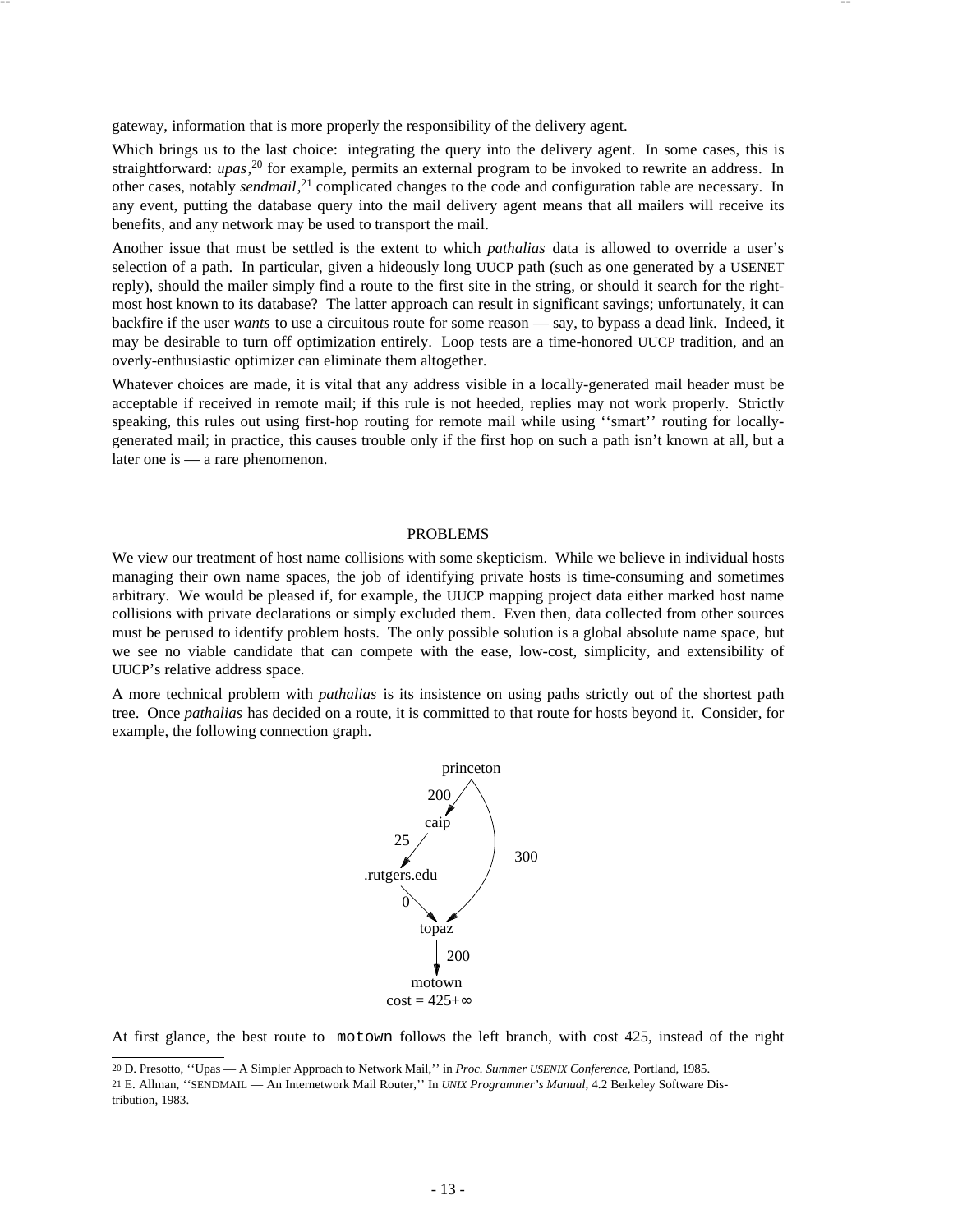branch, with cost 500. However, the domain heuristic penalizes the former route, so that the right branch should be preferred. (In practice, the mailer at Rutgers rejects the left branch route.)

-- --

The problem lies with our shortest path computation: we compute a shortest path tree, but the routes we want to generate cannot be represented in a tree. We are currently experimenting with a modified algorithm that maintains the ''second-best'' path when the shortest path to a host goes by way of a domain.

## PERSPECTIVES ON RELATIVE ADDRESSING

Relative addressing is employed on most networks, even some that advertise otherwise. For example, while ARPANET requires compliance to RFC822 rules, member hosts stretch the rules with underground syntax: user%host@relay. Although this syntax is legal, it achieves neither the ARPANET goal of pure absolute addressing, nor the UUCP virtue of consistent syntax.

Absolute addressing requires absolute compliance to standards promulgated by an absolute authority, yet it is impossible to bring absolutely every host under any authority. This is especially true when crossing administrative boundaries, *e.g.*, from the ARPANET, administered by the Network Information Center, to UUCP, largely unadministered. Furthermore, even RFC822 recognizes the usefulness of explicit routing, and provides a (clumsy) syntax to support it. Finally, any host that hopes to provide gateway services to UUCP is forced to accommodate the UUCP addressing conventions.

With this as the framework for internetworking, *pathalias* is a tremendously useful tool. Internetwork addresses are built up by splicing together the name spaces of intermediate hosts and gateways. Without a routing tool, this places a heavy burden on users, in keystrokes and long-term memory. *Pathalias* frees users of these requirements. Yet this is a mixed blessing, as it can interfere with route translation. We illustrate by way of an example.

Consider the following fragment of the UUCP connection graph.



(All links are bidirectional.) Suppose a message is sent from cbosgd!mark to princeton!honey, with a copy to seismo! mcvax! piet. The message arrives on princeton as

```
From cbosgd!mark Sun Feb 9 13:14:58 EST 1986
To: princeton!honey
Cc: seismo!mcvax!piet
```
From the perspective of princeton!honey, the copy recipient is seismo!mcvax!piet relative to cbosgd, *i.e.*, cbosgd!seismo!mcvax!piet, but this can be safely shortened to seismo!mcvax!piet. <sup>22</sup> However, if cbosgd runs *pathalias*, the ''carbon copy'' header might be abbreviated mcvax!piet; the copy recipient is now cbosgd!mcvax!piet. This cannot be safely transformed without making assumptions about host name uniqueness.<sup>23</sup>

*Pathalias* thus warps the relative name space of UUCP, providing a false sense of absolute addressing. While *pathalias* works well as a router for the physical topology of a network, it can be abused when applied to the name space topology. In the above example, message headers clearly support the view that host mcvax is in the name space of host cbosgd. But it is folly to treat this as the case, as it makes

>>>>>>>>>>>>>>>>>>

<sup>22</sup> See Honeyman and Parseghian, *op cit*, for details.

<sup>23</sup> Some UUCP hosts have adopted the ARPANET's domain syntax, and are listing their names with a central registry. Among these hosts, it is reasonable to assume names are unique, and that full routing is supported. But the situation is in flux.